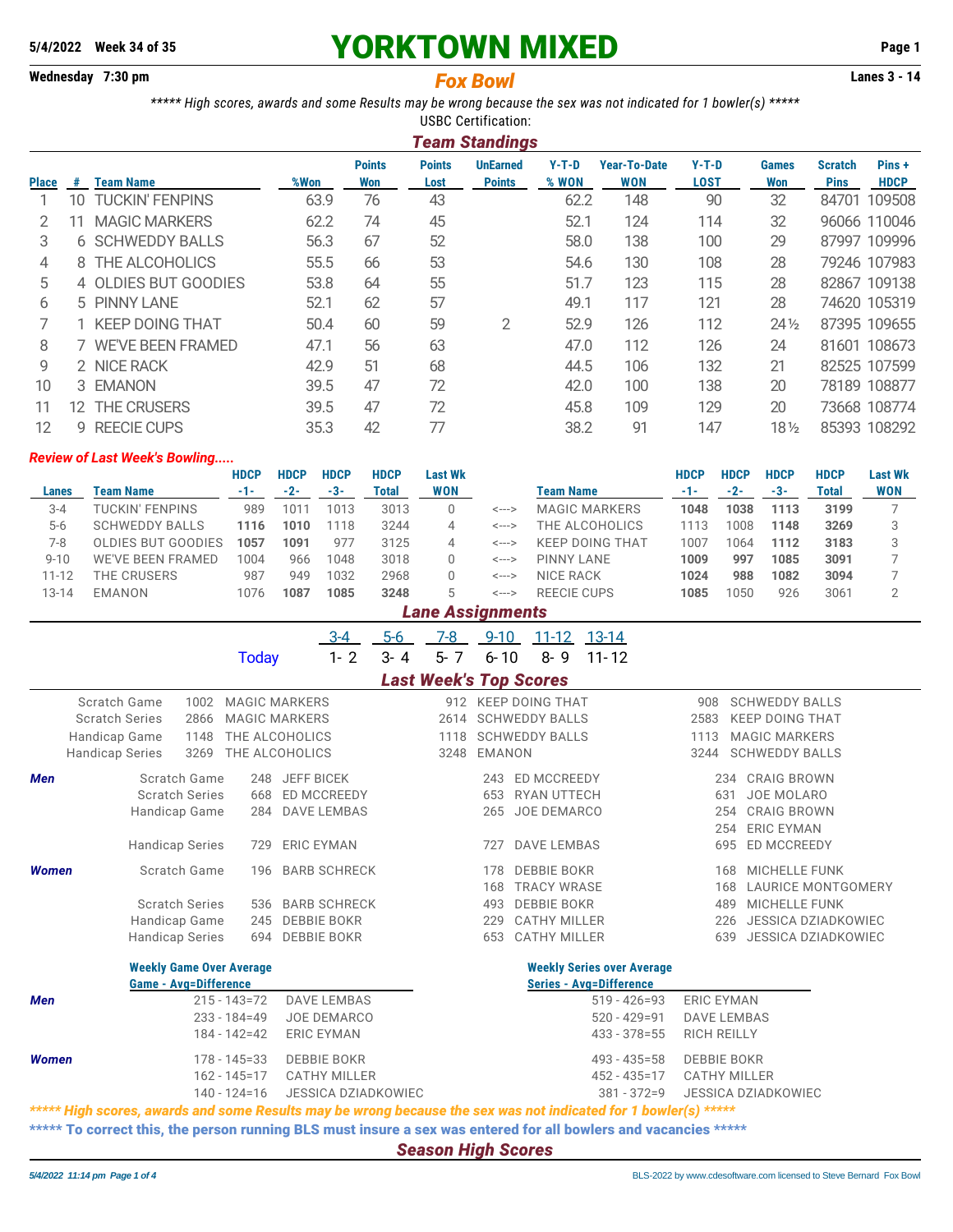| 5/4/2022     |                        | <b>Week 34 of 35</b>         |      |                                 |                            | YORKTOWN MIXED |               |                                   |      |                             | Page 2 |
|--------------|------------------------|------------------------------|------|---------------------------------|----------------------------|----------------|---------------|-----------------------------------|------|-----------------------------|--------|
|              |                        | <b>Scratch Series</b>        | 3156 |                                 | <b>MAGIC MARKERS</b>       |                |               | 2815 KEEP DOING THAT              | 2677 | <b>TUCKIN' FENPINS</b>      |        |
|              |                        | Scratch Game                 | 1030 |                                 | <b>SCHWEDDY BALLS</b>      | 962            |               | OLDIES BUT GOODIES                | 932  | <b>NICE RACK</b>            |        |
|              | <b>Handicap Series</b> |                              | 3560 |                                 | THE ALCOHOLICS             | 3430           |               | THE CRUSERS                       | 3344 | <b>PINNY LANE</b>           |        |
|              |                        |                              |      |                                 |                            |                |               |                                   | 3344 | <b>WE'VE BEEN FRAMED</b>    |        |
|              | Handicap Game          |                              | 1228 | <b>REECIE CUPS</b>              |                            | 1211           | <b>EMANON</b> |                                   |      |                             |        |
| <b>Men</b>   |                        | <b>Scratch Series</b>        |      | 740                             | MIKE ST AUBIN              |                | 735           | RYAN UTTECH                       |      | <b>DYLAN LEMBAS</b><br>714  |        |
|              |                        | Scratch Game                 |      | 294                             | NICK TRAUTH                |                | 289           | <b>JOE MOLARO</b>                 |      | <b>ED MCCREEDY</b><br>288   |        |
|              |                        | Handicap Series              |      | 835                             | EVAN LACHOWICZ             |                | 812           | <b>DON SOUCEK</b>                 |      | <b>MEL BECKER</b><br>797    |        |
|              |                        | Handicap Game                |      | 303                             | <b>ERIC EYMAN</b>          |                | 302           | DANIEL ALVARADO                   |      | <b>DIVEN SULKAR</b><br>298  |        |
| <b>Women</b> |                        | <b>Scratch Series</b>        |      | 608                             | <b>TERESA MCBRIDE</b>      |                | 608           | <b>LAURICE MONTGOMERY</b>         |      | <b>DEBBIE BOKR</b><br>502   |        |
|              |                        | Scratch Game                 |      | 230                             | <b>GAYE WANKEWYCZ</b>      |                | 212           | <b>MICHELLE FUNK</b>              |      | KONNIE WESCOTT<br>212       |        |
|              |                        | Handicap Series              |      | 757                             | <b>CAROLINE DIBATTISTA</b> |                | 723           | <b>SUZIE STENMETZ</b>             |      | <b>BARB SCIENSKI</b><br>709 |        |
|              |                        | Handicap Game                |      | 287                             | LAUREN FLENTGE             |                | 273           | <b>CATHY MILLER</b>               |      | JESSICA DZIADKOWIEC<br>272  |        |
|              |                        |                              |      | <b>Season Game Over Average</b> |                            |                |               | <b>Season Series over Average</b> |      |                             |        |
|              |                        | <b>Game - Avg=Difference</b> |      |                                 |                            |                |               | <b>Series - Avg=Difference</b>    |      |                             |        |
| <b>Men</b>   |                        |                              |      | $294 - 171 = 123$               | <b>NICK TRAUTH</b>         |                |               | 740 - 546=194                     |      | MIKE ST AUBIN               |        |
|              |                        |                              |      | $268 - 169 = 99$                | EVAN LACHOWICZ             |                |               | $700 - 507 = 193$                 |      | EVAN LACHOWICZ              |        |
|              |                        |                              |      | $278 - 182 = 96$                | MIKE ST AUBIN              |                |               | $698 - 531 = 167$                 |      | DON SOUCEK                  |        |
| Women        |                        |                              |      | $237 - 153 = 84$                | <b>TERESA MCBRIDE</b>      |                |               | $608 - 459 = 149$                 |      | <b>TERESA MCBRIDE</b>       |        |
|              |                        |                              |      |                                 |                            |                |               |                                   |      |                             |        |

211 - 135=76 LAUREN FLENTGE 514 - 387=127 CAROLINE DIBATTISTA 230 - 158=72 GAYE WANKEWYCZ 573 - 480=93 GAYE WANKEWYCZ

*\*\*\*\*\* High scores, awards and some Results may be wrong because the sex was not indicated for 1 bowler(s) \*\*\*\*\**

\*\*\*\*\* To correct this, the person running BLS must insure a sex was entered for all bowlers and vacancies \*\*\*\*\*

*Team Rosters*

|                | <b>Bowling</b>                |                            |                 |             |                 |             | <b>To Raise</b> | <b>To Drop</b> |       |                |           |              | <b>HDCP</b>  |
|----------------|-------------------------------|----------------------------|-----------------|-------------|-----------------|-------------|-----------------|----------------|-------|----------------|-----------|--------------|--------------|
| ID#            | <b>Hand</b><br><b>Name</b>    |                            | <b>Avg HDCP</b> |             | <b>Pins Gms</b> |             | $Avq + 1$       | $Avq - 1$      | $-1-$ | $-2-$          | $-3-$     | <b>Total</b> | <b>Total</b> |
|                | <b>1 - KEEP DOING THAT</b>    |                            |                 |             |                 |             |                 |                |       |                |           |              |              |
| 1              |                               | <b>RYAN UTTECH</b>         | 208             | 10          | 18781           | 90          | 656             | 562            | 224   | 217            | 212       | 653          | 683          |
| $\overline{2}$ |                               | <b>TERESA MCBRIDE</b>      | 156             | 57          | 11397           | 73          | 535             | 458            | 128   | a146           | a146      | 420          | 591          |
| 3              |                               | <b>NICK TRAUTH</b>         | 177             | 38          | 14933           | 84          | 553             | 465            | 174   | 167            | 187       | 528          | 642          |
| $\overline{4}$ |                               | <b>MIKE ST AUBIN</b>       | 188             | 28          | 18664           | 99          | 614             | 511            | 136   | 189            | 222       | 547          | 631          |
| 77             |                               | Vacant                     | 145             | 67          | 0               | 0           |                 |                | v145  |                | v145 v145 | 435          | 636          |
| 2 - NICE RACK  |                               |                            |                 |             |                 |             |                 |                |       |                |           |              |              |
| 6              |                               | MICHELLE FUNK              | 166             | 48          | 15673           | 94          | 526             | 428            | 165   | 168            | 156       | 489          | 633          |
| 7              |                               | <b>TRACY WRASE</b>         | 162             | 52          | 9584            | 59          | 522             | 459            | 150   | 168            | 157       | 475          | 631          |
| 8              |                               | <b>BOB ALTERGOTT</b>       | 127             | 83          | 13045           | 102         | 395             | 289            | 116   | 107            | 150       | 373          | 619          |
| 9              |                               | <b>BYRON ALTERGOTT</b>     | 173             | 42          | 15270           | 88          | 564             | 472            | 179   | 119            | 173       | 471          | 594          |
| 10             |                               | <b>BARB SCHRECK</b>        | 189             | 27          | 12860           | 68          | 630             | 558            | 164   | 176            | 196       | 536          | 617          |
| 62             |                               | <b>CATHERINE WELNOWSKI</b> | <b>bk113</b>    | 96          | 311             | 3           | 313             | 306            |       |                |           | 0            | $\mathbf 0$  |
| 68             |                               | <b>STEFANIE WRASE</b>      | 167             | 47          | 2013            | 12          | 507             | 491            |       |                |           | 0            | $\pmb{0}$    |
| 93             |                               | <b>LESLIE CUEVAS</b>       | <b>bk188</b>    | 28          | 551             | 3           | 553             | 546            |       |                |           | 0            | 0            |
| 3 - EMANON     |                               |                            |                 |             |                 |             |                 |                |       |                |           |              |              |
| 11             |                               | <b>MIKE HOGAN</b>          | 138             | 73          | 13270           | 96          | 491             | 391            | 155   | 116            | 142       | 413          | 632          |
| 12             |                               | KONNIE WESCOTT             | 158             | 55          | 10455           | 66          | 516             | 446            | a148  | a148           | a148      | 444          | 609          |
| 13             |                               | <b>CRAIG BROWN</b>         | 198             | 19          | 17846           | 90          | 661             | 567            | 171   | 221            | 234       | 626          | 686          |
| 14             |                               | <b>RICH REILLY</b>         | 126             | 84          | 11670           | 92          | 395             | 299            | 158   | 158            | 117       | 433          | 685          |
| 71             |                               | <b>KEITH MOELLER</b>       | 178             | 37          | 1069            | 6           | 542             | 532            |       |                |           | 0            | $\mathbf 0$  |
| 73             |                               | Vacant                     | 145             | 67          | 435             | 3           | 441             | 434            |       | v145 v145 v145 |           | 435          | 636          |
|                | <b>4 - OLDIES BUT GOODIES</b> |                            |                 |             |                 |             |                 |                |       |                |           |              |              |
| 16             |                               | <b>DEBBIE BOKR</b>         | 146             | 66          | 12712           | 87          | 518             | 427            | 171   | 178            | 144       | 493          | 694          |
| 17             |                               | <b>ODIS HORNE</b>          | 153             | 60          | 15696           | 102         | 474             | 368            | 117   | 159            | 133       | 409          | 586          |
| 18             |                               | <b>MEL BECKER</b>          | 151             | 62          | 11817           | 78          | 495             | 413            | 139   | 113            | 92        | 344          | 527          |
| 19             |                               | <b>JOE MOLARO</b>          | 202             | 16          | 20004           | 99          | 702             | 599            | 214   | 225            | 192       | 631          | 682          |
| 20             |                               | <b>JIM FRITZ</b>           | 242             | $\mathbf 0$ | 3630            | 15          | 744             | 725            |       |                |           | $\mathbf 0$  | $\mathbf 0$  |
| 86             |                               | Vacant                     | 145             | 67          | 0               | $\mathbf 0$ |                 |                |       | v145 v145 v145 |           | 435          | 636          |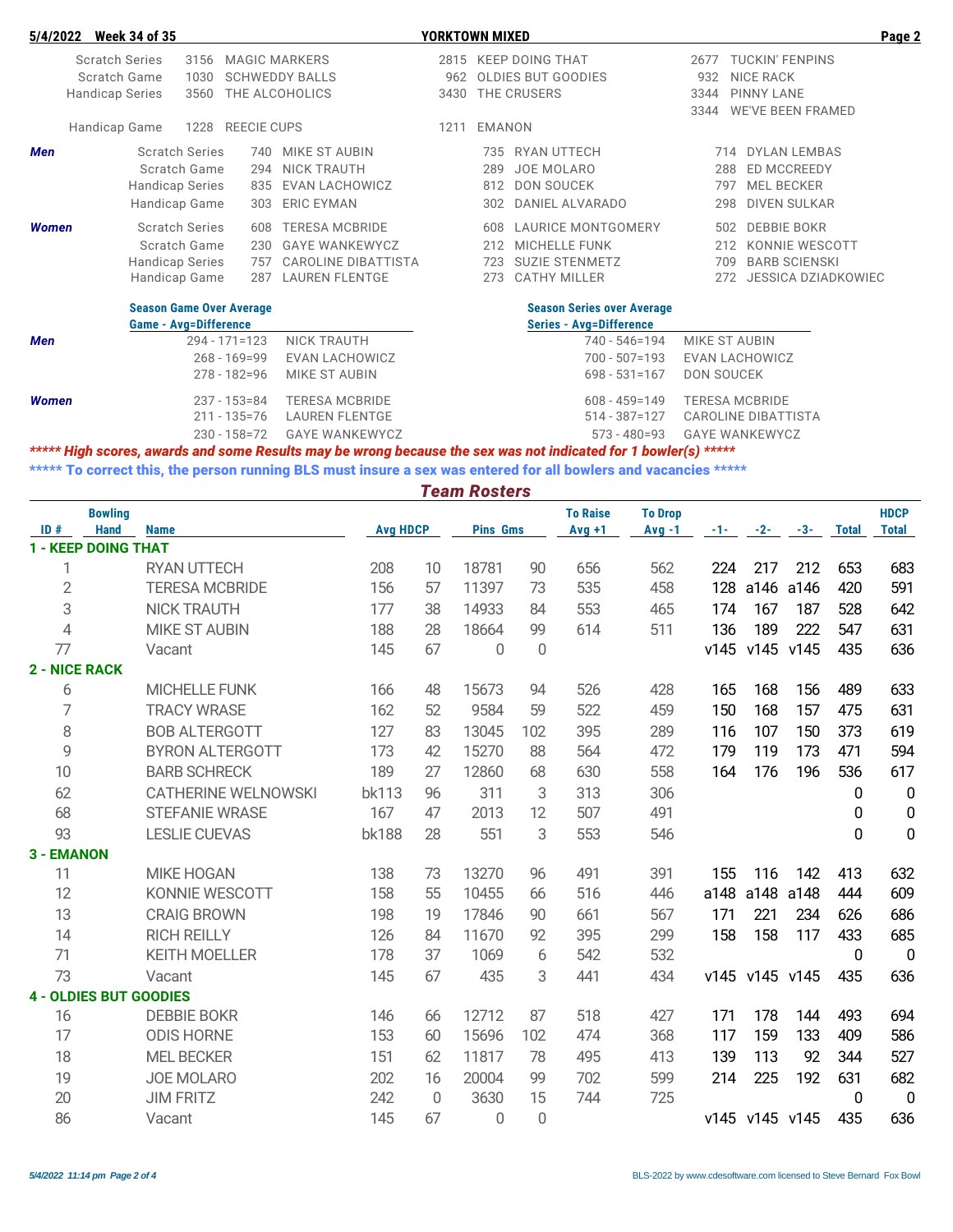| 5/4/2022 Week 34 of 35       |                |                            |                 |             | <b>YORKTOWN MIXED</b> |     |                 |                |     |                |                |                  | Page 3           |
|------------------------------|----------------|----------------------------|-----------------|-------------|-----------------------|-----|-----------------|----------------|-----|----------------|----------------|------------------|------------------|
|                              | <b>Bowling</b> |                            |                 |             |                       |     | <b>To Raise</b> | <b>To Drop</b> |     |                |                |                  | <b>HDCP</b>      |
| ID#                          | <b>Hand</b>    | <b>Name</b>                | <b>Avg HDCP</b> |             | <b>Pins Gms</b>       |     | $Avg +1$        | $Avg -1$       |     |                | $-1 - 2 - -3$  | <b>Total</b>     | <b>Total</b>     |
| <b>5 - PINNY LANE</b>        |                |                            |                 |             |                       |     |                 |                |     |                |                |                  |                  |
| 21                           |                | <b>LAUREN FLENTGE</b>      | 135             | 76          | 13425                 | 99  | 447             | 344            | 132 | 126            | 111            | 369              | 594              |
| 22                           |                | <b>JOE DEMARCO</b>         | 185             | 31          | 18878                 | 102 | 652             | 546            | 189 | 162            | 233            | 584              | 680              |
| 23                           |                | <b>ARNEL HARTING</b>       | 148             | 64          | 12902                 | 87  | 508             | 417            | 136 | 129            | 144            | 409              | 601              |
| 24                           |                | <b>DIVEN SULKAR</b>        | 172             | 43          | 14980                 | 87  | 590             | 499            | 145 | 175            | 181            | 501              | 630              |
| 25                           |                | NICOLE HILLYARD            | 116             | 93          | 10513                 | 90  | 368             | 274            | 101 | 99             | 110            | 310              | 586              |
| <b>6 - SCHWEDDY BALLS</b>    |                |                            |                 |             |                       |     |                 |                |     |                |                |                  |                  |
| 26                           |                | <b>JIM MILLER</b>          | 199             | 18          | 20345                 | 102 | 655             | 549            | 231 | 166            | 214            | 611              | 665              |
| 27                           |                | <b>CATHY MILLER</b>        | 145             | 67          | 13512                 | 93  | 504             | 407            | 162 | 142            | 148            | 452              | 653              |
| 28                           |                | PAUL TRAUTWEIN             | 191             | 26          | 19000                 | 99  | 584             | 481            | 169 | 198            | 184            | 551              | 626              |
| 69                           |                | <b>DON SOUCEK</b>          | 183             | 33          | 18166                 | 99  | 602             | 499            | 199 | 149            | 217            | 565              | 664              |
| 63                           |                | <b>ANGELA TENJUM</b>       | 100             | 108         | 301                   | 3   | 305             | 298            |     |                |                | $\pmb{0}$        | $\mathbf 0$      |
| 80                           |                | <b>JIM KUOTSUCHI</b>       | 183             | 33          | 1103                  | 6   | 553             | 543            |     |                |                | 0                | $\mathbf 0$      |
| 79                           |                | Vacant                     | 145             | 67          | 0                     | 0   |                 |                |     | v145 v145 v145 |                | 435              | 636              |
| <b>7 - WE'VE BEEN FRAMED</b> |                |                            |                 |             |                       |     |                 |                |     |                |                |                  |                  |
| 31                           |                | <b>JIM SCHNUTE</b>         | 181             | 35          | 17985                 | 99  | 579             | 476            | 161 | 141            | 168            | 470              | 572              |
| 32                           |                | <b>SUZIE STENMETZ</b>      | 131             | 80          | 13401                 | 102 | 459             | 353            | 106 | 104            | 144            | 354              | 594              |
| 33                           |                | <b>BRAD MUNDSCHENK</b>     | 155             | 58          | 15816                 | 102 | 564             | 458            | 147 | 176            | 171            | 494              | 671              |
| 34                           |                | PHIL SHIVLEY               | 141             | 71          | 13286                 | 94  | 488             | 390            | 140 | 106            | 133            | 379              | 592              |
| 35                           |                | <b>RICH PETTY</b>          | 191             | 26          | 18980                 | 99  | 604             | 501            | 181 | 170            | 163            | 514              | 589              |
| <b>8 - THE ALCOHOLICS</b>    |                |                            |                 |             |                       |     |                 |                |     |                |                |                  |                  |
| 37                           |                | <b>ERIC EYMAN</b>          | 143             | 69          | 14163                 | 99  | 525             | 422            | 176 | 159            | 184            | 519              | 729              |
| 38                           |                | <b>DYLAN LEMBAS</b>        | 209             | 9           | 20725                 | 99  | 695             | 592            | 215 | 170            | 181            | 566              | 593              |
| 39                           |                | PEYTON COLON               | 146             | 66          | 6145                  | 42  | 470             | 424            |     |                |                | 0                | $\overline{0}$   |
| 36                           |                | <b>JESSICA DZIADKOWIEC</b> | 124             | 86          | 11242                 | 90  | 383             | 289            | 115 | 140            | 126            | 381              | 639              |
| 40                           |                | EVAN LACHOWICZ             | 178             | 37          | 17633                 | 99  | 625             | 522            | 121 | 135            | 214            | 470              | 581              |
| 82                           |                | <b>DAVE LEMBAS</b>         | 145             | 67          | 8291                  | 57  | 469             | 408            | 215 | 133            | 172            | 520              | 727              |
| <b>9 - REECIE CUPS</b>       |                |                            |                 |             |                       |     |                 |                |     |                |                |                  |                  |
| 41                           |                | <b>LAURICE MONTGOMERY</b>  | 179             | 36          | 16471                 | 92  | 629             | 533            | 148 | 168            | 166            | 482              | 590              |
| 42                           |                | <b>MIKE MONTGOMERY</b>     | 144             | 68          | 13593                 | 94  | 472             | 374            | 180 | 139            | 122            | 441              | 645              |
| 43                           |                | <b>BECKI ROSE</b>          | 132             | 79          | 10191                 | 77  | 449             | 368            |     |                | a122 a122 a122 | 366              | 603              |
| 44                           |                | <b>DEAN FRANSON</b>        | 197             | $20\,$      | 18774                 | 95  | 630             | 531            |     | 203 181        | 138            | 522              | 579              |
| 45                           |                | TOM RODAK                  | 185             | 31          | 12811                 | 69  | 581             | 508            |     |                |                | 0                | 0                |
| 72                           |                | <b>CHRIS VANGEL</b>        | 168             | 46          | 505                   | 3   | 509             | 502            |     |                |                | 0                | $\mathbf 0$      |
| 98                           |                | <b>WAYNE KISS</b>          | 189             | 27          | 3976                  | 21  | 584             | 559            | 203 | 211            | 149            | 563              | 644              |
| <b>10 - TUCKIN' FENPINS</b>  |                |                            |                 |             |                       |     |                 |                |     |                |                |                  |                  |
| 46                           |                | <b>RICH BUSH</b>           | 161             | 53          | 15500                 | 96  | 538             | 438            | 146 | 147            | 185            | 478              | 637              |
| 47                           |                | <b>CAROLINE DIBATTISTA</b> | 133             | 78          | 12390                 | 93  | 474             | 377            | 113 | 119            | 135            | 367              | 601              |
| 48                           |                | <b>STEVE BERNARD</b>       | 176             | 39          | 13267                 | 75  | 539             | 460            |     | a166 a166 a166 |                | 498              | 615              |
| 49                           |                | <b>TOM RARICK</b>          | 182             | 34          | 14747                 | 81  | 625             | 540            | 142 | 194            | 160            | 496              | 598              |
| 50                           |                | RUMUALDO NAJERA            | 183             | 33          | 15387                 | 84  | 621             | 533            | 186 | 149            | 131            | 466              | 562              |
| <b>11 - MAGIC MARKERS</b>    |                |                            |                 |             |                       |     |                 |                |     |                |                |                  |                  |
| 51                           |                | <b>ALAN FRANCIS</b>        | 149             | 63          | 5513                  | 37  | 487             | 446            |     |                |                | $\boldsymbol{0}$ | $\boldsymbol{0}$ |
| 52                           |                | <b>WILLIE GRANT</b>        | 187             | 29          | 19117                 | 102 | 623             | 517            | 170 | 199            | 197            | 566              | 653              |
| 53                           |                | ED MCCREEDY                | 210             | 9           | 18323                 | 87  | 667             | 576            | 243 | 210            | 215            | 668              | 695              |
| 54                           |                | DANIEL ALVARADO            | 176             | 39          | 17520                 | 99  | 534             | 431            | 160 | 181            | 171            | 512              | 626              |
| 55                           |                | EDD BOCKMAN                | 181             | 35          | 17402                 | 96  | 616             | 516            | 169 | 154            | 171            | 494              | 599              |
| 67                           |                | <b>JEFF BICEK</b>          | 229             | $\mathbb O$ | 12372                 | 54  | 738             | 680            | 195 | 183            | 248            | 626              | 626              |
| 85                           |                | <b>TOM FERGUSON</b>        | bk184           | 32          | 583                   | 3   | 587             | 580            |     |                |                | 0                | $\pmb{0}$        |